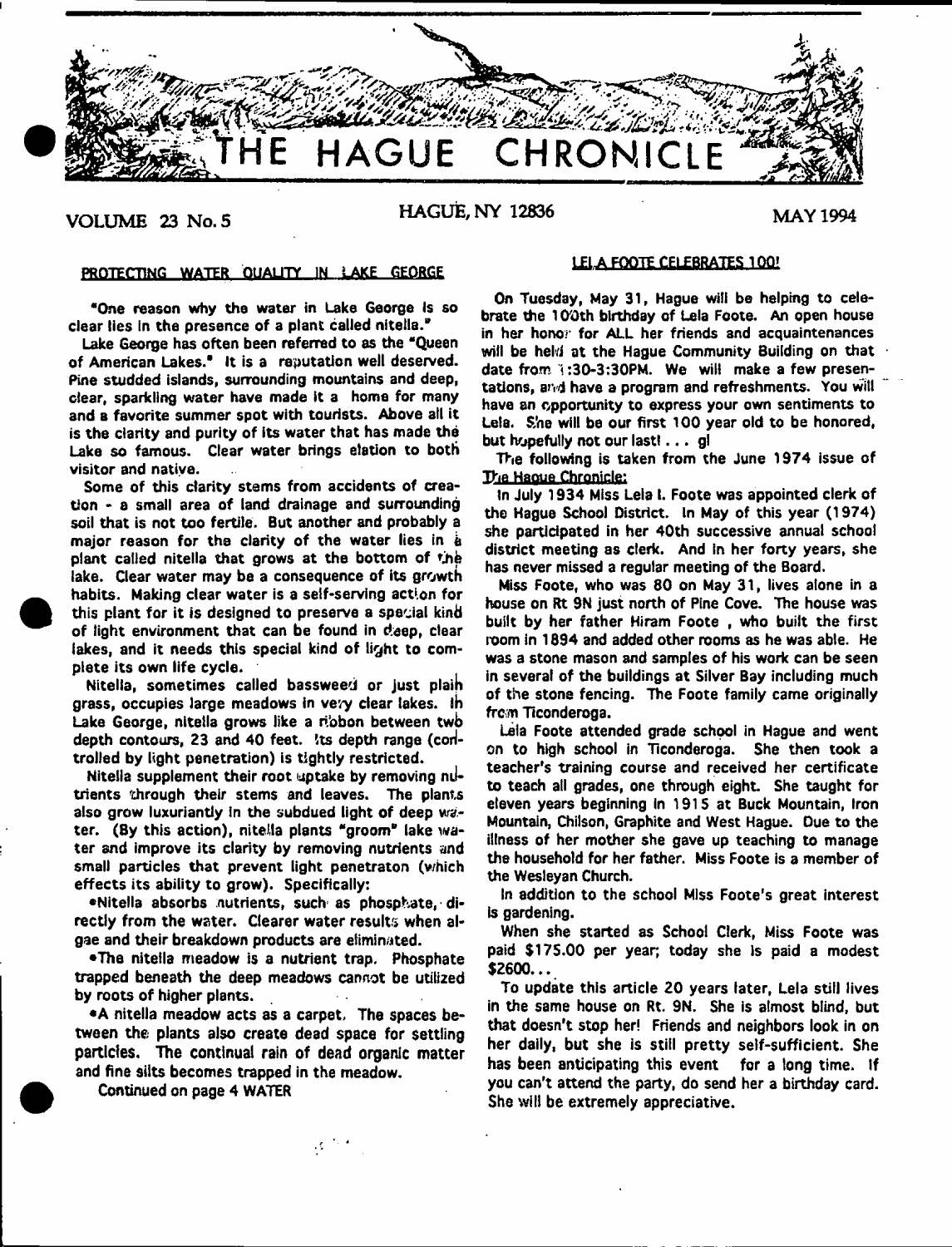#### FISH AND GAME CLUB ROAST BEEF DINNER

**The Hague Fish and Game Club will sponsor a roast beef dinner on Saturday, May 28 from 5-7PM at the clubhouse. Adults - \$7.00; Children - \$5.00. Under age 5 - FREE.**

**TURKEY SHOOT, sponsored by the Hague Fish and Game Club will be held on Sunday, May 29 from 11AM - 2PM at the clubhouse. Cash paybacks.**

## **SQUARE DANCING**

للمساعا

**North Country Dance - - squares, lines, solo, reel; Hague Community Center, 7:30-9:30PM. Instructors: Stan and Cathie Burdick. Next dance - June 8. For information, call 543-8824.**

# **i imc danicing**

**Line dancing is back!? Sue Burdick, instructor, is holding forth each Tuesday evening at the Community Center at 7:00PM. So come on down and join the fun!**

## **WOMEN HELPING WOMEN**

**Join us on Monday, June 13, 7PM at GULLEN LOUNGE in the Inn at Silver Bay Association for an "Introduction** to Opera". Joseph illick, Artistic Director of the Lake **George Opera Festival and the Greater Miami Opera, will present a program, complete with music, geared for the novice. Maestro lllick is an accomplished composer who studied piano and composition at the** Royal College of Music in London and conducting at the **Vienna Coservatory. He joined The Lake George Opera Festival in September 1993 after a career of conducting credits tht include the Vienna Chamber Opera, Covent Garden Ensemble, and Santa Fe Opera.**

**Come end Icem more about opera in general and our own Lake George Opera Festival in particular. We extend a special invitation to men to attend this -meeting .. — — ....... . -**

# **UBART CHURCH RUMMAGE SALE**

**Are you spring cleaning yet? On Sat. Jul 9, 1994 a rummage and bake sale will be held in the annex for the Hague Baptist Church from 9AM-3PM. Please bring items that are in good condition to the annex, or to Wanita Lawrence. They will be store in the parsonage until the sale.**

#### \*\*\*\*\*\*\*\*\*\*\*\*\*\*\*\*\*

*A government big enough to give you. everything you. want is a government big enough to tafy from you everything you have President Qeraid Jord*

## **HAGUE VOLUNTEER FIRE DEPARTMENT SPAGHETTI DINNER**

**After a busy weekend of setting out the petunias, putting in the screens and picking up dead branches, wouldn't it be nice to have a good dinner that you didn't have to prepare - or clean up after? Well, the Hague Volunteer Fire Department is having its annual spaghetti dinner (accompanied by salad, garlic bread) on Sunday, May 29 from 5 to 7PM. Adults need \$5 and children \$3.50 to dine well. Watch for Estelle's pretty pink posters, which will be all around town.**

**As your correspondent writes this at 8:30PM on Sun**day, May 8, the Silver Bay firefighting equipment has **gone screaming north. This sort of equipment costs much money to operate, and our fund raising activities help raise that money. Everyone can fight fires or help our EMTS by attending our functions. We hope you'll be dining with us on May 29. . . ea** 

## **RUMMAGE SALE**

**That long-awaited announcement is ready: The HVFD** Rummage Sale, to be managed by Pat Swinton and Jan**ice Smith, will be held at the OLD Town Hall beginning May 23. Other dates will be May 25, 27 and 28. The hours will be from 9AM - 3PM on all days, with evening hours of 6PM-8PM on the 27th and 28th. Bag Day will bs Msy 28.**

**Beginning June 1 there will be sales on the 1 st, 3rd, 4th, 6th, 8th, 10th, 11th, 13th, 15th, 17th, and 18th, with evening hours each Friday and Saturday.**

**Items for sale may be left at the OLD Town Hall on** Maw 1**2th, 13th end 14th between SAM snd 3PM. Once again, we ask that items of clothing be clean and in good repair and that appliances be in working order. Our slender profits are rapidly dispersed when we have to send things to the landfill. Help us make this sale** the best ever.

**Phone 585-3671 or 543-6098 (let this phone ring many times before giving up!) . . . ewa**

#### MORE HVFD

**Ambulances 740 and 741 made 9 runs in April, with ambulance 740 logging 568 miles and Ambulance 741, 283 miles, with a combined total of 89 1/4 man hours.**

**May 1 5 -2 1 is EMS week, and our EMTs will be visiting schools, nursing homes and seniors living alone to present information about 911, the emergency call-in system.**

**The Firemen answered 6 fire calls during the month, requiring a total of 70 1/2 hours.**

**The department is expecting, sometime In June . . . a long-awaited pumper, capable of carrying many gallons of water to the scene of the fire. While I'm sure we all hope that it won't be needed, I'm sure that we all know that some day it will be a god-send.. . ewa**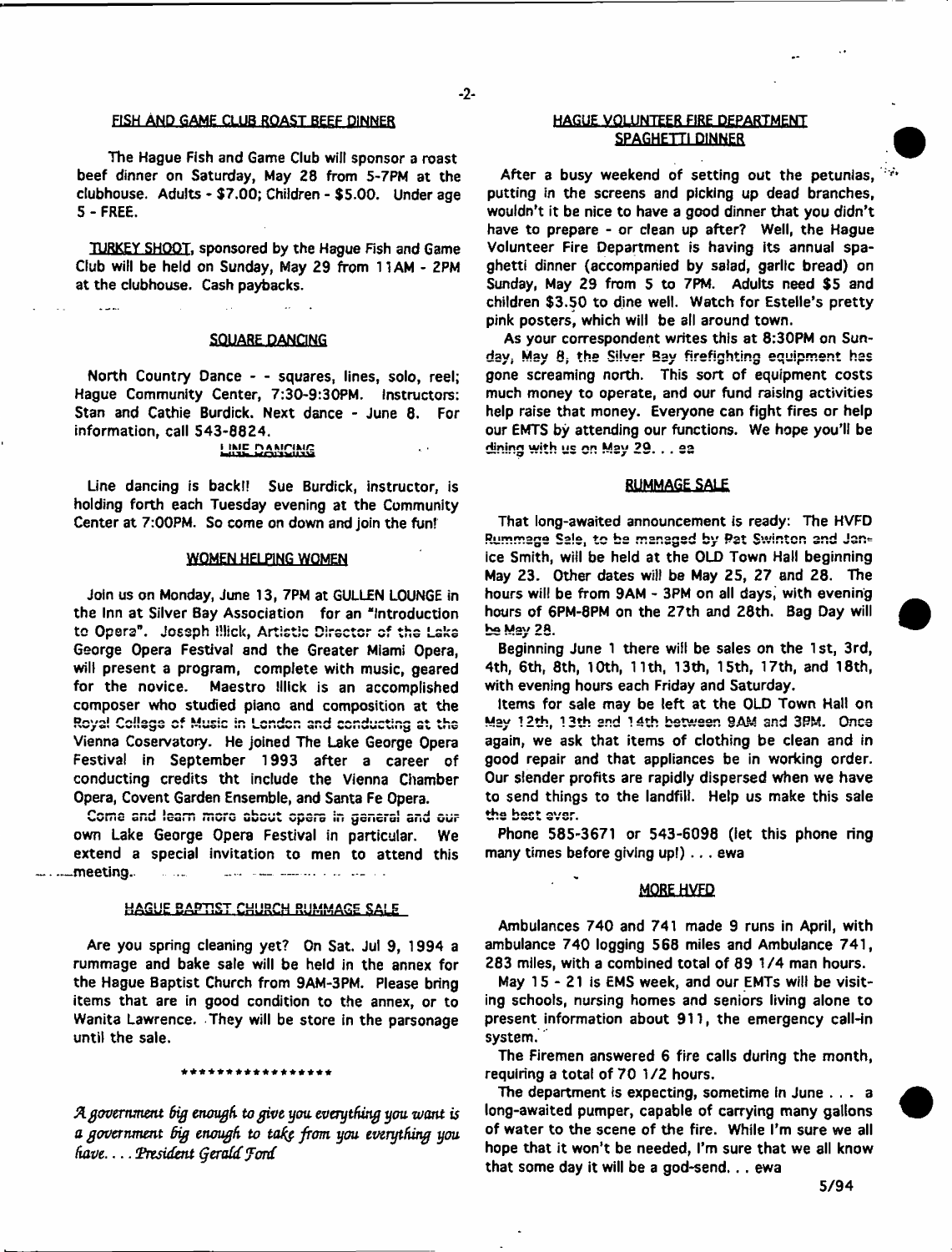## $-3-$

## **( ZONING .BOARD OF APPEALS - April 28. 1994**

**A variance with conditions was granted Windfe (31-1-24) (next to laundromat, to be used as a bagel shop) to add a back loading porch and access to a 2nd floor apartment since there was no opposition from the neighbors and a barrier is in place on the nonconforming side of the property.**

**Mary Lou Doufin was interviewed for the vacant seat on the board, accepted and will have her name placed before the town board at their meeting on May 10 for its approval. . .g!**

# **SPECIALTOWN BOARD MEETING**

**A special town board meeting was held at the Hague Community Center on April 26 at 6:30PM to discuss the renewal of the town's insurance policies. The board had decided to investigate other companies in addition to the one we have used for some time in order to see if there could be savings. Comparing coverage with costs, the board found that Upstate Insurance saved the town money. They were awarded the contract. .. gl**

## **ElANNING BOARD**

**A minor 2-lot sub-division by Andreassen (199-1- 17, Mountainview Rd) was approved by the board on May 5. There was no response from notified neighbors. A site plan review had been made. No comment from the audience for or against.**

**Six members of the board will attend a Teleconference on Site Plan Review on May 11 at ACC.. . gl**

#### **TQffN BQABD - May.lk.1994**

**A surprise visitor arrived at the Community Center just as the town board convened for its May 10 meeting. it was Vic Grant, Chairman of the Warren County Board of Supervisors. After introducing Mr. Grant, Supervisor Belden opened the meeting to anyone wishing to speak. Several people did and suggestions were made concerning: 1) Unlicensed dogs; 2) Kiwanis sponsoring a volley ball court at town park (a meeting was set for Thursday the 12th at 2PM to assess the possibilities of placement); 3) Pay phone at the Community Center; 4) Old boats, vehicles, etc. may be donated to charity for the blind, with pickup; 5) Minutes of last month should be available several days before the next month's meeting for personal perusal.**

**April minutes were not approved since the board only received their copies just before the meeting began. Time is needed to review.**

**Communications include: 1) Recycling motor oil (See page 6). 2) County will expedite payment of CHIPS fund to Hague when state passes budget. 3) No financing yet for reclamation feasability study but Hague**

**will be included when funding is available. 4) Request by Fish and Game Club to place food shack at the park when the BASS Tournament is here. All members approved.**

**Regular committees: Justice suggested that if someone was unabfe to pay a fine, the person might do community work to pay off debt. Board will consider.**

**A motion was made to start process of moving compactor and to have repairs made In the most economical way when the \$14,000 of state money is dispensed by the county. All board members approved.**

**Unfinished Business included meetings with Social Services; on Landfill Reclamation; approval to purchase a new park lawn mower, the approval of Mary Lou Doulin to serve on the ZBA. With bicycle helmets for children up to 14 a law, the Dept, of Health will provide these helmets to children on the free lunch program.**

**Supervisor Belden has asked Mike Connery, Supervisor of Ti for a \$500 contribution to repair the groomer (ski trail). The total cost Is \$1,000. Warren County will do the work if Hague supplies the parts. Many residents of Ti use the Roger's Rock cross-country trails and Supervisor Belden feels it only fair they share the repair , costs. It will come before Ti town board at their next meeting.**

**contract will be signed with Meadows Unlimited (after approval of town attorney) to pay the town \$10 a ton for all metal they remove from our landfill. We have not been receiving funds for this up to now and this will add to our coffer.**

**Since Karen Laundree resigned there has been a vacancy on the board. At this meeting Jim Braisted was approved to fill her term. He has been on the board before but chose not to run last November.**

**The board approved Resolution #13 which asks the state to authorize DEC to provide money each year to hejp control milfoil.**

**One of the nicest things to happen to Warren County recently was the donation of land in Bolton Landing and money (\$3.7 million) to develop an attraction that would serve residents and tourists. A museum is a possiility.**

**The Chamber of Commerce will sponsor a Roast Beef Dinner on May 28 at the Fish and Game Club at 5PM and the Fire Dept, will hold a spaghetti dinner on Sunday, May 29...gl** 

**Just for today I will have a program. I will write down what 1 expect to do every hour. I may not follow it exactly, but I will have It. It will eliminate two pests, hurrying and indecision.**

#### *m n m n m u u n m n n*

**Just for today I will be agreeable. I will look as well as 1 can, dress as becomingly as possible, talk low, act courteously, be liberal with praise, criticize not at ail, nor find fault with anything and not try to regulate nor improve anyone.**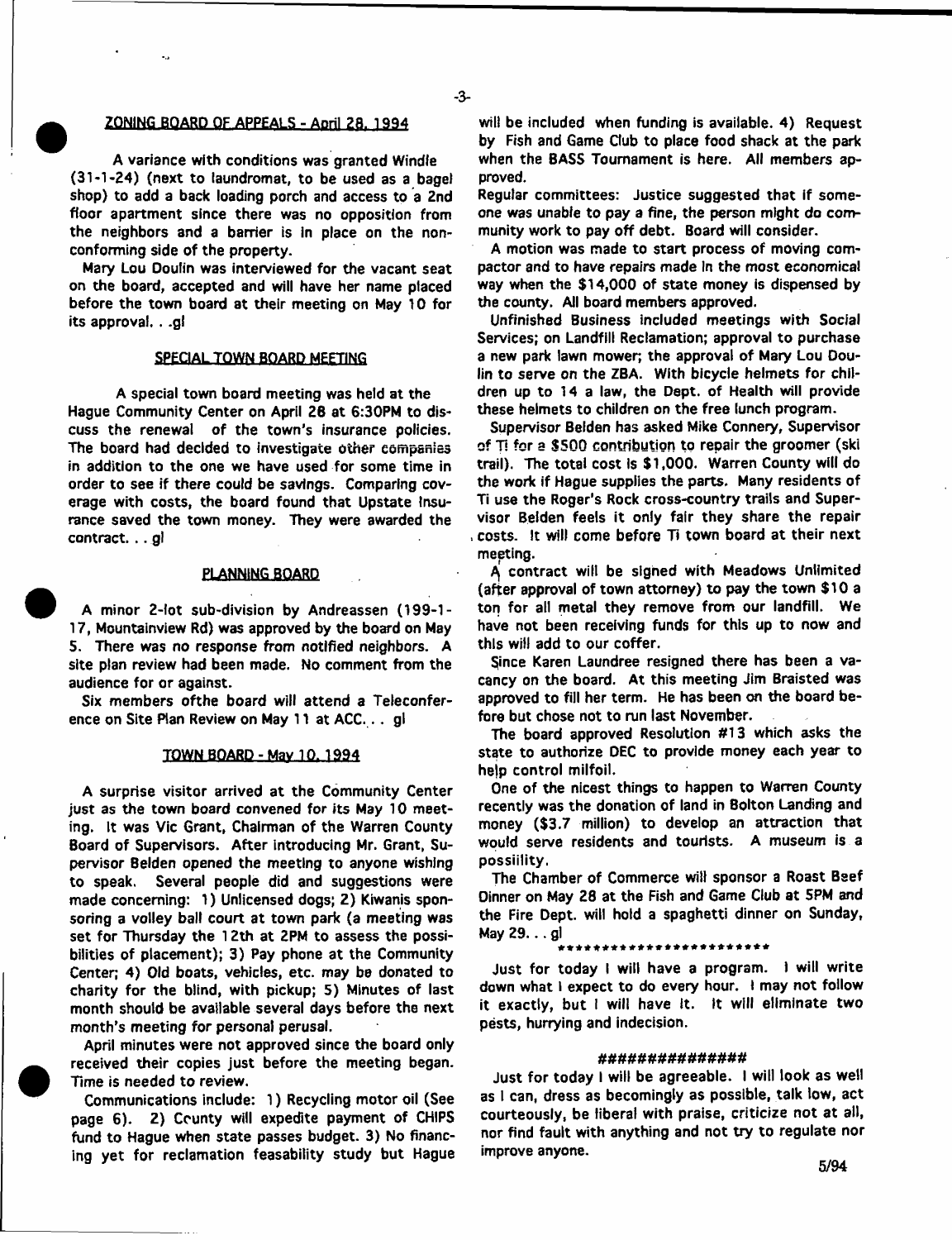#### **MAGNIFICENCE**

**Ah! to acclaim your lovely world In rapture and beauty afar The wood, the meadow, the rolling brook And always the evening star**

**The morning air and the open sky Let the birds take wing and soar And I thank my God for the golden sun The sea and the ocean's roar**

**The mountains and lakes the vast expanse** Like the canyons in depth-abound **Alonese Like the canyons in depth-abound And the flowers that bloom in the country-side Bestow life to a world renowned.** . . . John J. Brown, Cape Cod Village, Hague

## **WEATHER NOTES Mary Lou Doulin**

**it"s a personal preference but I adore early springtime in Hague. Temperatures are cool to comfortably warm and ait things natural are awakening. Birds, peepers, leaves and flowers are creating anew and that's not even mentioning the spectacular scenery of Lake George and ali its nuances of beauty. Lilacs belong to May and at this writing (May 10) they are not quite in bloom. They need at least five or six more days.**

**We had an exciting eery solar eclipse on May 10. It was the first one that was visible in this region in 30 years. The next won't happen until the year Z012. However, on the evening of this May 24 watch for a partial eclipse of the full moon.**

**Speaking of the heavens, one of our space ships will be returning with the first close-up photographs from the sun's south pole during this month. Returning back to earth, it seems that the absent March winds made an appearance in early May as did the April showers.**

The ice left Hague Bay April 22. This is later than in **recent years. Gardens have been rototilled but the ground is too cold and dry to plant.**

**Enjoy those beautiful dandelions. Now is a good time to pick them for nutritious .and tender greens. If you fee! adventurous, try making some homemade dandelion wine from the blossoms. The dandelion is a natural source of protein and is rich in vitamins A, B, C and E, plus minerals. It's also free!**

**CAR BATTERIES contain toxic metals including lead and cadmium;; tey should be recycled and should never be disposed of with ordinary garbage. If tey are incinerated, the toxic metals are released into the air; if they are landfilled, the metals can leach into ground-water. In 1986, 80% of lead-acid batteries were recycled.**

## SPRING CLEANUP

**Here's a good way to get rid of those junk cars, boats, trailers, vans, etc. and beautify your property. Besides it is even IRS tax deductible! Call 1-800-2- DONATE. You will be doing two good deeds. \*1. You will benefit a charity serving the blind and \*2 . You will get rid of your unsightly vehicles and help make Hague a prettier place to live. Free towing - vehicles need not run.**

## CARILLON GARDEN CLUB WILL HOST "TEA FOR TWO"

**A VERY special treat is in store for area residents on Saturday, June 18 when the Carillon Garden Cub will celebrate its 20th anniversary by hosting a Tea and Lawn Party at the Hancock House from 2-3PM. At 2PM a Maypole dance will be performed by a group of Girl Scouts of the area. An invitation to the audience will be extended to leam to do this dance, so here's your chance! Don't miss this event of the 1994 spring season. -**

**To further extend the anniversary celebration, the "Gardenin' Angels" (Garden Club's theme for \*94-'95) will present "Tea for Two\* from June 12 through July 12 at the Hancock House. Teapots, teacups, tea sets and other tea paraphanelia, from the collections of members and friends, wilt be on exhibit. During the month long exhibit a silent tea cup auction will be held. Proceeds from this auction will be used for the Ticonderoga Historical Society's Historic Marker Fund.**

## **MLH AUCTQN**

**July 2 will be here before you know it and the Friends of Moses Ludington Hospital Auction is taking shape. There is still time to volunteer your services for this project and also to volunteer any items you may have that you could contribute for this benefit, (tax deductible). Please call Dottle Henry, 543-6633 for information.**

\*\*\*\*\*\*\*\*\*\*\*\*

## **ON.QIIR GOVERNMENT CONTROLS**

**ABRACADABRA, THUS WE LEARN.. THE MORE YOU CREATE, THE LESS YOU EARN THE MORE YOU EARN THE LESS YOU'RE GIVEN THE LESS YOU LEAD, THE MORE YOU'RE DRIVEN THE MORE DESTROYED, THE MORE THEY FEED THE MORE YOU PAY, THE MORE THEY NEED THE MORE YOU EARN, THE LESS YOU KEEP AND NOW I LAY ME DOWN TO SLEEP I PRAY THE LORD MY SOUL TO TAKE**

**IF THE TAX COLLECTOR HASN'T GOT IT BEFORE I WAKE ...OGDENNASH .**

**Thanks to Chronicle reader James A. McGregor for sending us this little ditty.**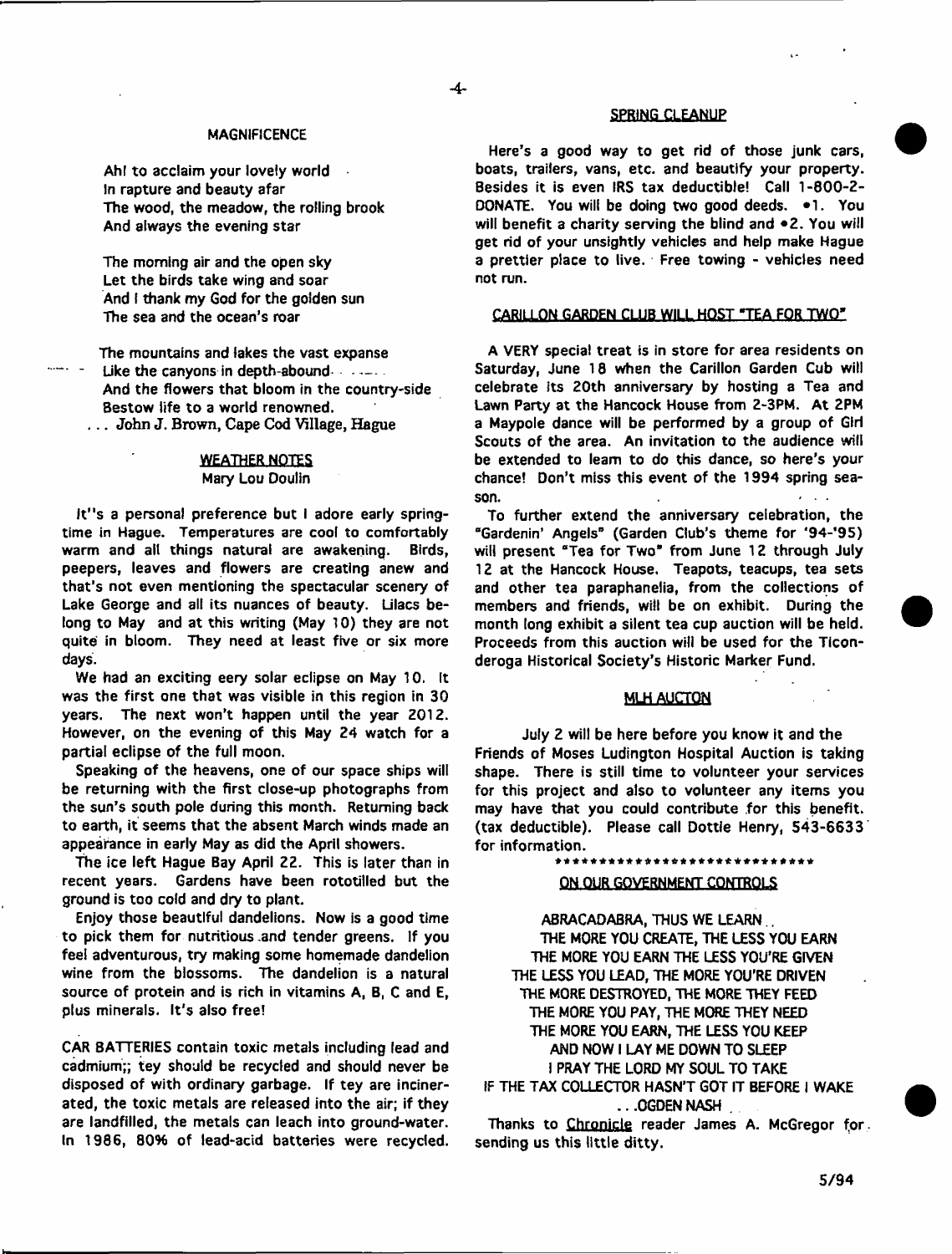## **NATURE NEWS Laura Meade**

 $-5-$ 

**Usually one thinks of Mother's Oay as a time to take Mom out to dinner or to send her a card or flowers. But** every year John M.C. "Mike" Peterson thinks of that day **as the time when migratory birds are winging their way to nest sites via the eastern flyway from Central America or Florida northward to northern New York or Canada. For about two weeks (from approximately May 6 to May 22), Peterson "camps" at the Crown Point Historic Site near a hawthorn orchard and sets up mist nets, hoping that birds will become gently entangled as they zoom from tree to tree in a narrow muddy corridor. If a bird does get caught in the net, then he or his assistant, Gordon Howard, will carefully remove the bird, place it in a net basket and take it to a banding table where a tiny aluminum numbered band is attached to one leg. Peterson or Howard will determine the species, its sex and age (if possible), make a record of the bird and the band and then release the bird again into the wild. Peterson, who is a very experienced birder, has been doing the banding at Crown Point since 1973 and has kept exact records of every bird that received a band. Quite a few Hague residents, some kindergarteners and some Senior Citizens, have enjoyed visiting this bird banding site to see wild birds up close or to hold and release them.**

**This year Peterson said that it has been relatively slow as to the amount of birds banded, probably due to showers or windy conditions. However, he was pleased to band a Northern Saw-Whet Ow) on May 9 at dusk. So far this spring (until May 10) he reported banding these species: Field Sparrow, Black-capped Chickadee, American Goldfinch, Northern Waterthrush, Eastern Phoebe, Bam Swallow, Chipping Sparrow, House Wren, Song Sparrow, White-throated Sparrow, Red-winged Blackbird, Brown Thrasher, American Robin, Blue Jay, American Woodcock, and the Saw-Whet Owl.**

**Of course, many birds DO NOT become entangled in the nets, but are seen in the sky or flitting around the low-lying trees. These are identified by using binoculars but not noted in the records. In the area one might often see an Osprey, an American Kestrel, a Bobolink, a Red-Tailed Hawk, Bluebird or a Northern Oriole.**

**This year, on Mother's Day, Peterson observed a most unusual large bird in the vicinity of the Crown Point peninsula. After noting details of its size, beak, feathers, color and flight characteristics, he realized that it was a Yellow-billed Albatross, a species that has never been documented in this area, in fact, such a bird has only been seen a few times and that was over the Hudson Canyon, a deep channel in the North Atlantic. Truly it was a RARE BIRD! Peterson carefully noted its features and reported the information to the NY5 Avian Records Committee. As the Region 7 editor of the NYS Federation of Bird Clubs magazine "The Kingbird", he will also write up the experience.**

 $\ddot{\phantom{a}}$ 

## **HAGUE HISTORICAL SOCIETY**

**The Hague Historical Society will hold its May meeting on Thursday, May 19 at the Community Center. Society member Dottie Henry will present a program on . Joseph Henry (no relation) who invented the electromagnet (replica of which hangs in the Penfield Museum) and was the first secretary of The Smithsonian, Washington, DC, among his many other accomplishments.**

**A social hour begins at 7:30, meeting to begin at 8PM.**

## **NEW YORK STATE YOUNG BOATERS SAFETY COURSE**

**Anyone between the ages of 10 and 18 who wants to operate a motor boat alone, must have a NYS Young Boaters Safety certificate in his/her possession. The certificate indicates that the holder has successfully completed the NYS Young Boaters Safety course. Beginning July 11 and again on August 8, this course will be offered in the Hague Town Center, It is open to anyone from age 10 to those who have not yet reached their** 18th birthday.

**Classes will be held from 10AM until 12 noon daily for 5 consecutive days, Mon. thru Fri. Students must attend all sessions, complete the workbook, which is supplied, and receive a grade of 75 or better on the exam which is given at the last session.**

**Register for the first session before July 8 at the Hague Town Center (543-6161) or with the instructors, Carol and Martin Brown (543-6403). There is no charge for the course or materials.**

**LET'S MAKE THIS A SAFE BOATING SUMMER! ... cwb**

#### **WHAT'S SO BAD ABOUT AEROSOLS?**

**Banning CFCs, the worst of the ozone-destroying propellants, did not end the aerosol problem. The alternatives to CFCs at present aren't wonderful. One Is HCFC - 95% less damaging than CFCs, but still a threat to the ozone layer. Others are pentane and butane, hydrocarbons that contribute to urban smog.**

**Using an aerosol product creates millions of minute particles of the propellant - along with polish, paint or hairspray - that are breathed deeply into your lungs. Brushes, rollers, and squirt bottles do not create this same king of hazard.**

**The unrecyclabte cans are a waste of resources and a long-term pollutant. Partially empty cans are potential bombs that can injure waste collecton workers, or your family or firefighters in case of a home fire.**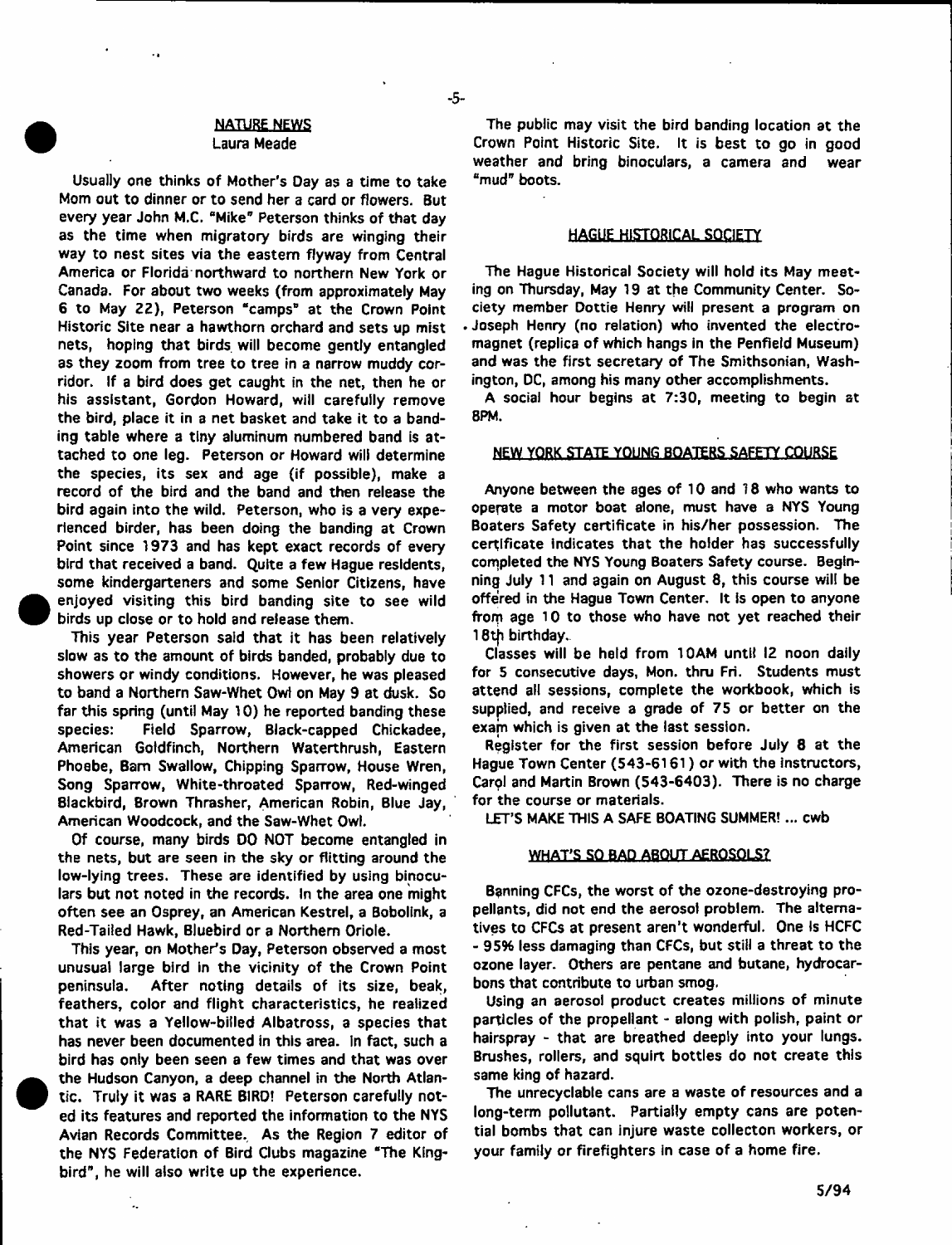## **EARLY BOATERS. BEWARE!**

**The Lake George Park Commission issued a reminder that earty season boaters should take special care to avoid floating hazards. Water levels and potentially damaging ice flows which occurred this spring are often associated with an increase in floating hazards such as logs, boards, drums, and even docks.**

**Earty season boaters should be on the lookout for floating obstacles and are advised to reduce speed in areas where hazards are present.**

**Early season boaters can expect main lake, surface water temperatures of approximately 40 degrees. These temperatures should reach aproximately 55 degrees by Memorial Day weekend. Beach and embayment areas may produce higher surface water temperatures.**

**According to the experts, falling overboard in waters of this temperature can lead to hypothermia in just a few minutes. It is recommended that boaters take extra precautions with personal flotation devices, protective clothing, and appropriate emergency equipment at this time of year.**

**Navigational aids are being placed in the lake and will continue to be placed through Friday, May 20 which is the official opening date of the Lake's Island campsites.**

**The Park Commission also reminds spring time boaters that present water levels, combined with wakes produced by boating traffic, leads to the potential for increased erosion damage to the shoreline. Reducing vessel speed to avoid floating hazards, will also help minimize unnecessary shoreline damage.**

**USED MOTOR OIL may be put in a plastic jug and taken to a service station or garage for recycling. OR you may take it to Hague's Sanitary Landfill.**

## **STATE THEATER COMES TUMBUN' DOWN**

**Due to a lapse of memory on your editor's part, she forgot to mention the drastic change in downtown T» conderoga which will greet all you snowbirds.**

**On a cold March day the roof of the 600-seat historic State Theater on Montcalm Street collapsed, one day after a deadline to shore up sagging trusses at the structure. Since the ruins posed a health and safety hazard, the town board quickly made arrangements to have the entire theater razed and hauled away. Sad news for those of us who remember "the good old days."**

**Another surprise is in store also. Route 3N from the Essex County Line to Route 22 is now under construction. So be prepared for longer trips to Ticonderoga. It wil be a most interesting summer!**

You're not hard of hearing you're hard of listening.

## **WATER fCont. from d. 11**

**•When plants decay, they leave residues of very small particles called colloids. Although present, the colloidal content Is diluted In lakes with nitella meadows.**

**•N ot the least, and unlike milfoil, the nitella meadow Is restricted to deep water.**

**•Nitella meadows add large quantities of dissolved oxygen to deep water as a by-product of photosynthesis. The meadow is also food for an Impressive base of invertebrate animats such as snails, worms** *and* **insect larvae, which consume the plants after they die.**

**If nitella is responsible for clean water, by the same token it needs clean w ater to survive.**

 $e$ If clear water breeds nitella meadows, which groom and**clarify water, why then is the meadow In Lake George at risk? The danger, quite simply is from nutrient enrichment. if the groomer (nltreiia) Is overwhelmed, accumulating nutrients will foster growth of phytoplankton (algae) and their decomposition products. Both impair light quality (which effects the growth of nitella).**

**Clear by usual standards, nevertheless w ater in the south basin of Lake George has become Impaired. Since 1946, when 83 percent of light's rays was transmitted through each onemeter rof depth, the take has become more turbid. Now only 65 to 72 percent of light is transmitted through each one meter of depth. The north basin, which, until recently, had been spared heavy development, is only slightly less clear than the 1946 measurements.**

**Declining clarity In the south basin of Lake George affects the nitella meadows. In the clearer north basin the lower boundary is near 50 feet. In the more turbid south basin, the** lower boundary is near 40 feet.

**Unfortunately a declining area of nitella meadows in Lake George could lower (the) grooming activity. Less grooming can mean increased water turbidity and even heavier clouding. The consequence is the further decline in area of the nitella meadow. Thoughtlessness on people's part can create a spiral** of declining water clarity.

**A most significant step would be to minimize phosphate addition to Lake George. Shore dwellers can prevent phosphate from reaching the lake by not fertilizing their lawns, never exposing soils which allow surface runoff to carry them and their plant nutrients Into the lake, maintaining a buffer zone** of vegetation along the shoreline which acts to filter nutri**ents out of runoff and installing and maintaining a risk-free waste disposal system.**

**State and local governments should act immediately to trap phosphates in runoff water from roadways, roofs and other** Impervious surfaces. Action now will mean that both man and **nitella meadows will continue to view Lake George in the proper light.**

**Excerpted from The Conservationist. Sept-Oct 1989**

**Complete copies of the article and other lake quality Information can be obtained at the Hague Community Center.**

**Submitted by the Hague Stormwater Committee**

**NEXT DATES FOR MAGAZINE TRAILER TO BE IN HAGUE ARE JUNE 8-12. TRAILER IS LOCATED IN PARKING LOT AT COMMUNITY CENTER.**

**TOWN OF HAGUE TRANSFER STATION IS NOW OPEN SEVEN DAYS A WEEK FROM 12 NOON TO 5PM.**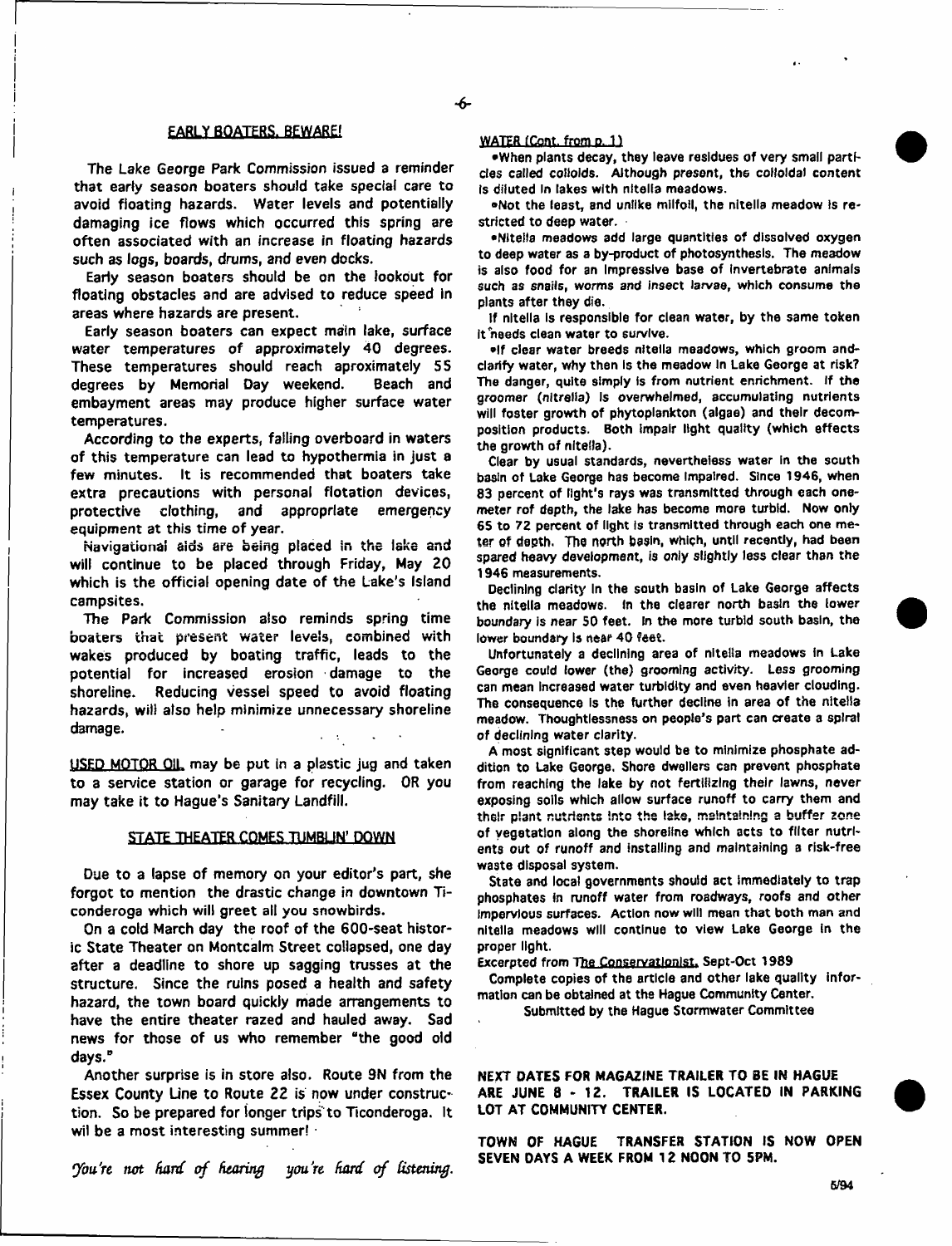**BORN - A boy, William Thomson, to Lara (Smith) and Ian Lawrie in Hopatcong, NJ. Proud grandparents are Barbara and William C. Smith, Morristown, NJ and Hague, NY and Mrs. Olive Lawrie, Mendham,NJ.**

**Congratulations to BERNARD and ANNA DENNO, Hague,** who celebrated their 50th wedding anniversary (5/6) **on May 7 at a party at the Fish & Game Club. Their happy marriage produced 15 children, 30 grandchildren and 5 great grandchildren. Thirteen of their children from various points in the U.S. attended.**

**Congratulations to the foflowing students from Hague attending Ti Middle School, who have achieved the honor roil for the third grading period:**

**6th Grade: WILLIAM T. COSTELLO, CHRISTINE FRASIER, ANDREW MACK, EVE TROMBLEY; 7th Grade: VICTORIA BELDEN, MICHELLE DEFRANCO, DAVID FITZGERALD, CRIS-TINA LAWRENCE. 8th Grade: MEUSSA BRUNET, LINDSAY FRASIER, LAUREN MACK,**

**UZ DeFRANCO, daughter of Mr. & Mrs. David DeFranco, was named Alfred University athlete of the week April 12. Liz, a freshman at Alfred, earned a pair of victories on the mound - including an 11-strikeout performance against Nyack College in the school's first victory in softball history April 22. She also went 3 for 5 at the plate in the 17-12 win over Nyack and earned a win on the mound against King's College on April 23. This is Alfred's first year of intercollegiate women's softball. Liz was an honor student in the class of 1993 at Ticonderoga High School.**

**RACHEL MARTINO, daughter of Mr & Mrs Gary J. Martino,** Hague, is listed in the 1994 edition of Who's Who **Among Students in Americn Junior Colleges. She was selected as a national outstanding campus leader. She is in the 1994 graduating class at Herkimer County Community College, majoring in Physical Therapy.**

**NATASHA DENNO, Petersburg, NY, daughter of Pam Denno and Al Warzala and granddaughter of Anna and Bernard Denno, Hague, received a silver medal for taking second place in the Beta Class (6 & 7 yr. olds) of the Ice Skating Institute of America, \*Y" Skating Clubs' annual Ice skating competition in Colonie, NY on April 9.**

**The first church built in Hague was the Presbyterian. One of the first deacons was a self-centered man who had little to recommend him buthe was proud of being a deacon. He asked a friend what people in Winchester would say when they heard. Friend replied, "That Hague is mighty short of timber."**

# SOUNDINGS **CUB SCOUT PACK 21 NEWS**

**The Webeios of Den #3 have earned just about all there is to earn (as a Cub, that is). Tyler Wells and Stephen LeBarron have each picked up a compass point after earning Communicator and Geologist. Steve also did his stuff for Showman. These two may be our first Arrow of Light boys - go for it, guys\* These guys did a "bang-up" job on a bicycle to practice their Handyman skills.**

**Luke Frasier and John Costello, Webeios of Den #4 made good time on a rainy day hike into Springhill Pond and along with some good exercise, earned their Naturalist pins. John now qualifies for the World Conservation Award. Peter Mack and John, with fellow Cubs Ryan Lawrence, Josh Plass and Steve LeBarron are Little Leaguers and will receive their baseball belt loops.**

**Bottle and can contributions are much appreciated!**

**...KC**

## **MOTHER'S HELPER**

**The following letter was received during the past month for publication:**

**Hi, my name is Christina Carlson. My grandmother is Betty Sullivan. She lives in Hague. I wanted to know if I could be a mother's helper over the summer. I have a tittle brother - he's seven years old. I watch him every day after school. I babysit my neighbors a lot. They are 2, 4 and 7 years old. I would be able to babysit on weekdays after 11:30AM and on weekends any time. I attend Silver Bay Association in the mornings. I am 1 2 years old. I am very responsible and dependable. I think 1 would be great for the job. Thanks!**

Sincerely, /s/ Christina Carlson, 19 Hedges **Rd., Chester, NJ, 07930**

#### BICYCLE HELMET LAW

**All youth under the age of 14 must wear a safety helmet when they are on a bicycle. This NYS law goes into effect on JUNE 1, 1994. This is added to the current law that states all children under the age of five and are passengers on a bicycle must wear a helmet and all infants under one year may not be carried as a passenger on a bicycle at all.**

**A parent or guardian may be fined a maximum of \$50 each time a law enforcement official issues a ticket.**

**If you have any questions, call the Cornell Cooperative Extension Education Center in Warrensburg (623- 3291 or (668-4881).**

## **SENIOR CITIZENS MEETING**

**At the next Senior Citizens Club meeting, the Fire Department's Lu McGow will present a program relating to the individual's participation in the processes of the dept.There will be a short meeting on Mav 24 at 1:30PM. After the program, of course, refreshments! . . gl**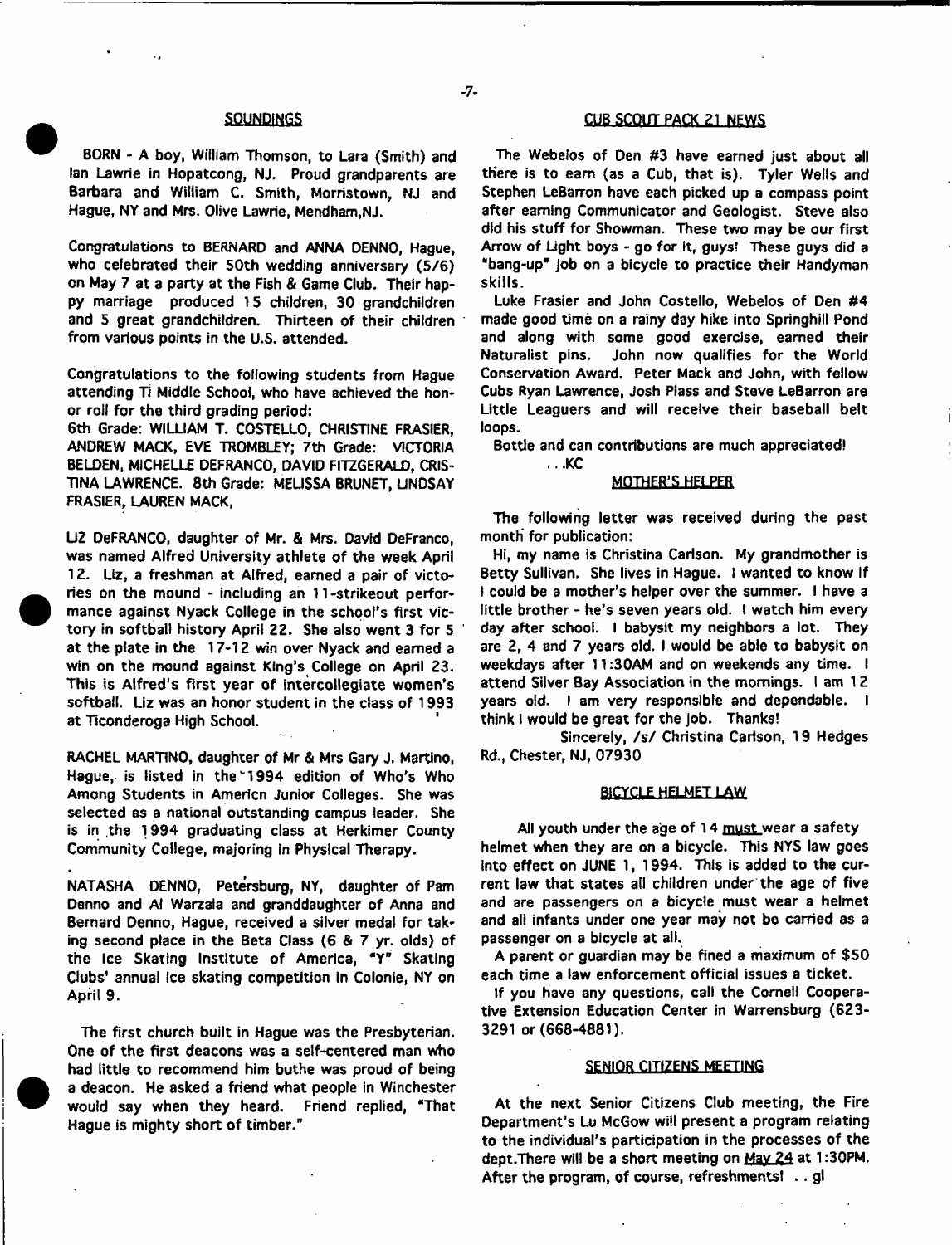#### **THE ORIGINS OF MEMORIAL DAY**

**In 1866 memorial associations were formed in Columbus, GA, and Columbus, MS, for the purpose of caring for the graves of both Union and Confederate war dead.**

**Northern cities also paid respect through special observances. The village of Waterloo, NY honored its war dead on May 5, 1966, by closing its businesses for the day, flying the flag at half-mast, and decorating the graves of fallen soldiers. In 1967, President Lyndon Johnson issued a proclamation officially recognizing Waterloo as ' the birthplace of Memorial Day."**

**On April 29, 1866, the citizens of Carbondale, IL conducted an all-day observance, including a parade, a barbecue, speeches and the decorating of the graves of some 20 Union soldiers. The principal speaker on this occasion was Genera! John A. Logan.**

**Undoubtedly drawing from his experiences in Carbon**dale, Gen. Logan, the first Commander-in-Chief of the **Grand Army of the Republic, issued, on May S, 1868, the general order providing for the nationwide observance of Decoration Day on May 30. This date was cho**sen in order that, all over the country, there might be **flowers in bloom that could be used in decorating the graves.**

**May 30 remained the official date of the occasion until 1971, when Public Law 90-363 went into effect. It called for uniform annual observances of certain legal public holidays, including Memorial Day. It has since been observed nationally on the last Monday in May.**

**DEATHS IN SERVICE: American Revolution, 4,000; War of 1812, 2,000; Mexican War, 13,000; Civil War, (Confederate, approximate), 134,000; (Union) 364,000; Spanish-American War, 11,000; World War I, 116,000; World War II, 406,000; Korean Conflict, 55,000; Vietnam (in Southeast Asia), 58,000; Persian Gulf, 400.**

## **CHAOS AND CORPSES**

**Nothing seemed sacred. Nobody seemed safe. The presidents of the neighboring African countries of Rwanda and Burundi were killed as they returned from what was supposed to be a peace conference. Their plane was landing at Kigali, Rwanda's capital, when it was apparently shot down. Five days later there was still such chaos that no offical word had come out to explain what happened..**

**Amid alt this turmoil in Rwanda, Southern Baptist missonary David Hooten spoke with the Baptist Press bureau at the Foreign Mission Board office in Richmond and described a harrowing escape. Rev and Mrs. Hooten (son-in-saw and daughter of Mrs. Jack Armes, Hague) were not part of the organized convoy from Kigali. They had to drive through nearly 10 checkpoints where the roads were blocked by logs or other objects and sometimes by crowds of unruly people.**

**"People were basically In a frenzy," Hooten said of**

**the atmosphere in the villages they drove through. "They were worked up to a frenzy. Anytime we approached these mobs, it was just real tense."**

**The Hootens, who have been in Rwanda since 1987, arranged to join some Free Methodist missonaries at the junction of a dirt road and a paved highway. They had already made it through a couple of roadblocks as they approached the meeting point. It was 6;30a.m. Apr 9 and Hooten saw no sign of the other vehicles but he did see trouble ahead.**

**"I slowed down, but there was no blockade," the missionary from Knoxville, Tenn. recalled. "No logs or tree stumps or rocks like they normally use to stop you except just the people, the mob was there. I kind of forced my way with the vehicle through them, f did not** want to stop in the middle of them because I had a **pretty good Idea what was happening. I tried and was able to get through them. I slowed down on the other side to see if I could get a sense as to what they were doing." That pause could have cost the missionary and his wife Janet their lives had they not been alert and able to keep going.**

**"Sure enough," he said, "they came charging after us. One guy got a hold of the side of my door. I had my window down. He hung onto it trying to get me to stop. The rest of the crowd came at us with machetes and clubs and spears and different implements. I can't say they were going to hurt us. I don't know. They certainly were trying to scare us and let us think they were going to hurt us..."**

**Lacking any friendly gestures, Hooten rammed the vehicle into gear and tore away from the crowd. . . Excerpted from World April 16, 1994.**

**Ed: I talked with Janet's mother, Lolly, on May 15 and am happy to report that she and their two children, ages 6 and 8 are in Kenya. David has gone to the border and is involved with refugees who have poured over the Rwanda/Tanzania border. He is very fluent in the language and can be of a big help in that endeavor. It will be at least several months before they will be able to go back to their home in Rwanda.**

## **WILDERNESS EXPLORATION TRIP**

**Tfie Cornell Cooperative Extension 4-H Program in Warren County is conducting a three day Wilderness Exploration Trip on June 24 to 26th. This trip is open to any Warren County youth, 9-11 years of age. The group will be camping on Thirteenth Lake near North River, NY. The cost of the trip is \$10 per participant.**

**The trip is designed to give youth basic knowledge of the Adirondack environment including its forest and wildlife. Low impact camping is stressed, developing in youth an attitude that they are part of, and not apart from the environment in which they live.**

**Activities will include woodslore and safety, identification of forest trees and wildlife, compass skills, canoeing safety, fishing and swimming.**

**For info, call Coop. Ext. 623-3291 or 668-4881. 5/9 4**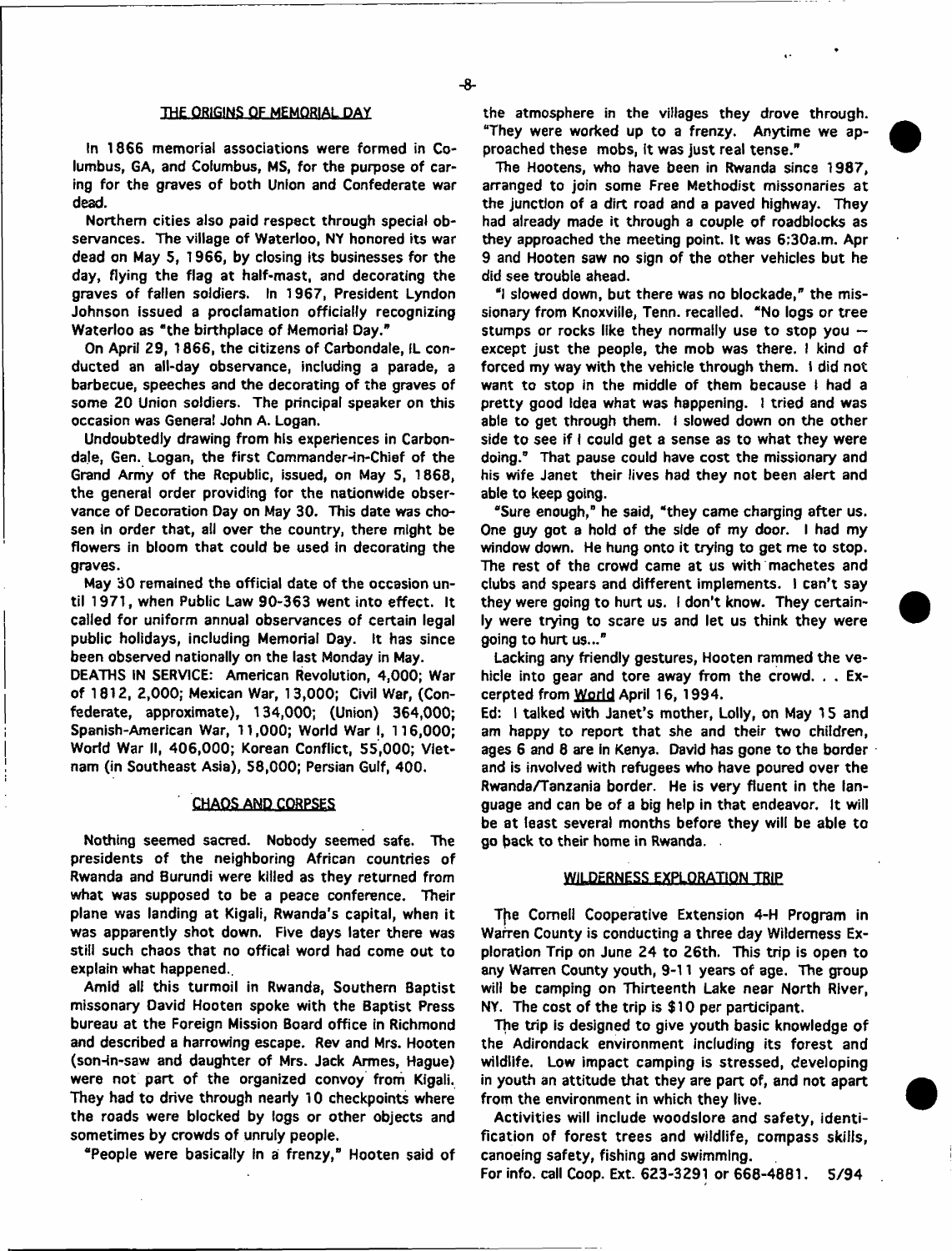**The following is a copy of letter addressed to Su- ^ ^ e rv is o r Belden with a copy to The Hague Chronicle. with a request that we publish it.**

**Dear Dan: f am writing this letter to inform you of the ongoing speeding problem that exists in the Hamlet of Hague.**

**As you very well know, the 30m.p.h. signs are posted north of Trout House Village at Island Harbor and then proceeding south on 9N one full mile to the old public launch. Unfortunately, the speed zone is rarely enforced and too often disobeyed.**

**The location of our home and business, Trout House Village, poses a greater danger because of the blind ~ " spots thatexist-to the north and south pn Rt. 9N.**

**A pedestrian crossing 9N in front of Trout House has less than 3 seconds to react to a speeding vehicle approaching from either direction.**

**Dan, as you know, Scott and I operate a year round resort and reside at Trout House with our four young children. Trout House Resort attracts families that view Hague as a peaceful, beautiful, and safe place for their family to vacation.**

**With the dangerous speeding problem that exists on Rt 9N in Hague, I fear for my children's safety as well as our customers' safety.**

 **Please alert the Sheriff, the State Trooper, and/or the Dept, of Transportation to see what can be done to enforce the speeding in the hamlet of Hague.**

Most sincerely, /s/ Alice Patchett

 $\bullet$ 

<sup>•</sup>

**P.S. Please let the police know they can use the north driveway to Trout House as a speed trap any time. Thank you.**

**I have enclosed a letter written in 1990 to the Sheriff, State Police and DOT.**

#### **LETTER TO THE EDITOR:**

**On Wednesday, May 4 our school district held its annual election and budget vote. For the convenience of the Hague residents, the vote was held at the Community Center. Of the approximately 6S0 refstered Hague** voters, 180 or 28% actually voted. The total number of **district wide voters was 960 with Hague voters representing 19%. It is clear that the voters turnout in Hague was very low. Apparently the majority of these " voters cared little about having a say in a \$9.6 million budget or on having representation on the Board of Education.**

**I ran for the School Board primarily because I believe that Hague needs to h ave a voice in formulating educational policy for our school district. The only way to achieve this goal is for Hague residents to give massive support to whomever that candidate may be, given the 3:1 voters ratio that Ticonderoga residents enjoy. Thusly it becomes obvious that If Hague voters ever care enough about having representation on the school board, they must care enough to go to the polls** and help vote that candidate in. /s/ Rudolph Meola, **May 11,1994**

**WHEN BOATING ON LAKE GEORGE or any other body of water, put cans, styrofoam cups, cigarettes, food wrappers, etc. in a garbage bag which you bring ashore upon your return. • Do not leave cut fishing line or plastic materials in the water. • Fatalities and serious injuries can happen on Lake George, as they can anywhere. Many could be prevented by sobriety and common sense. Remember that the lake can be unforgiving if you make mistakes, so - vacation or not bring along your good judgment! • Don't fish, scuba dive or anchor within 200 feet of active docks, boat houses or boats. \*Drive at safe, fuel-efficient speeds. • Enjoy the natural quiet of Lake George. Avoid playing loud radios or stereos. Sound travels easily over water** to everyone on the lake. . Stay away from shallow are**as. 1 Motors chum up the bottom, and increase the amount of damaging, nutrient-rich, sediment in the water. • Do not use boat engines that leak gas, oil, or other contaminants. Take special care when filling** fuel tanks. Clean up any spills imediately.<sup>•</sup> Don't bring **nonrnative plants and animals to Lake George! Thoroughly clean boats and equipment including boat trailers before launching in Lake George. Remove all trapped water and allow to dry completely. Do not use live bait fish from other waters.**

**Milfoil and zebra mussels are a threat to our waters! Let's keep them out.**

## **LARAC ARTS FESTIVAL**

**T[ie Lower Adirondack Regional Arts Council's 23rd Annual June Arts Festival is scheduled for June 11 and 12 in Glens Falls City Park.**

**This year's festival will include more than 190 artists and crafts persons, continuous entertainment on the bandstand and many hands-on activities for the kids.**

**Local service organizations will again be selling food from booths on Bay Street which will be closed by the city for the two day festival.**

**The LARAC Festival is open to the public free of charge from 10AM to 5PM June 11 and 12.**

#### **PLANETARIUM SHOW**

**The final planetarium show for this school year will be presented at the Ti High School Planetarium on Wed, May 25 at 7:30PM.**

**The May planetarium show will be the Annual Summer Stargazers Show. Stars, constellations and planets visible during the summer months will be the focus of Planetarium Director David Rutkowski during this informal presentation.**

**There is a \$1.00 donation requested. For further information, please call Mr. Rutkowski at 585-6661.**

*The rmlfoof human fondness should not St Bottled up***.**